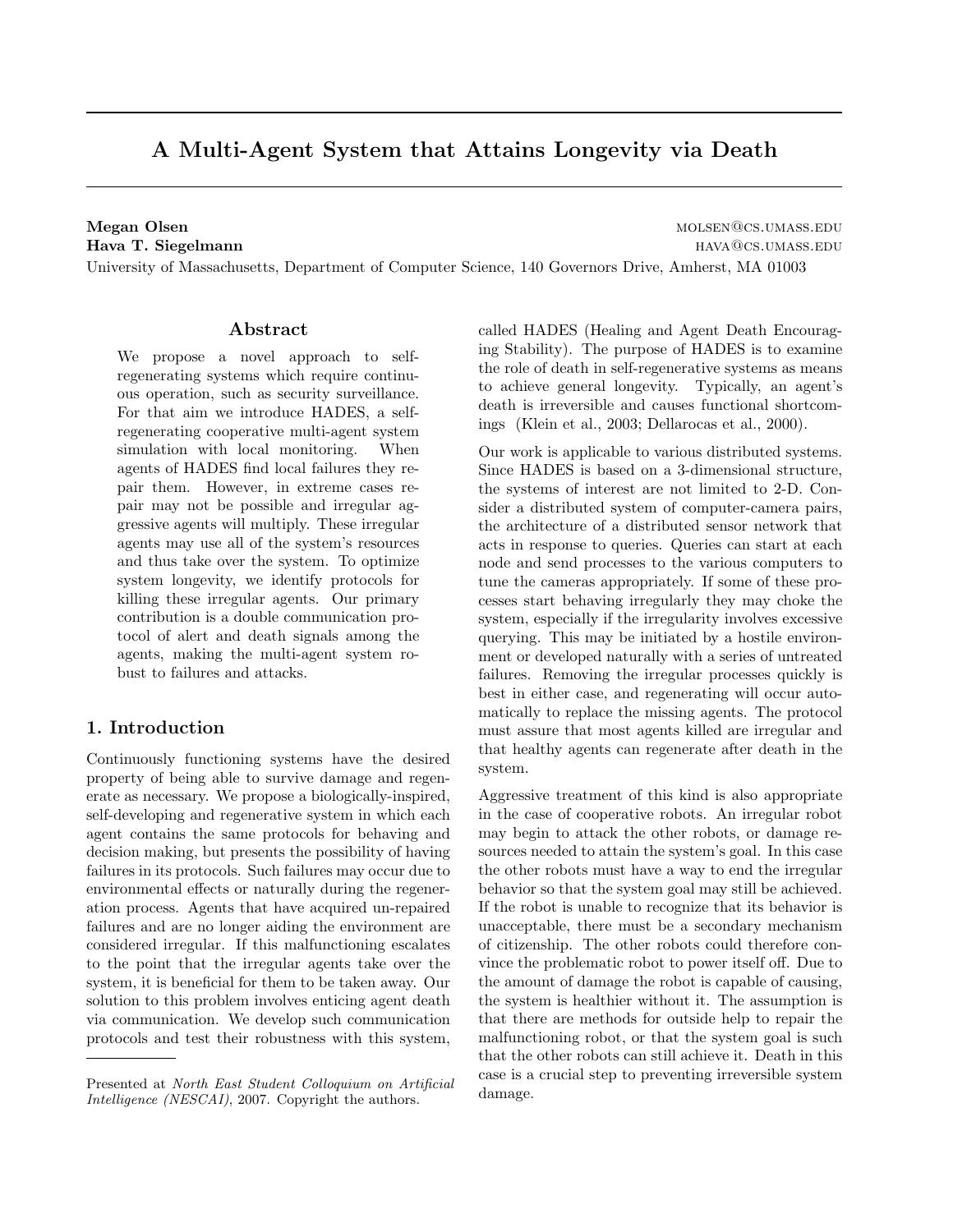These examples demonstrate the fine line required in the communication protocols, since irregular agents can also send death messages to healthy agents. Irregular and healthy agents may compete in regenerating to replace killed agents as well. In the rest of this paper we outline a general framework and describe the citizenship and communication protocols necessary for achieving longevity via death.

# 2. Previous Work

For a multi-agent system to be working continuously it must adapt on-line to changes in the environment and internal failures. Diagnosis of a problem is a key requirement, as well as having plans to react to problems (Hamscher et al., 1992). Various frameworks exist for diagnosis in multi-agent systems, including domain independent diagnosis (Horling et al., 2000). Diagnosis for pre- and post-failure analysis for causal tasks can allow the system to both prevent failure and recover from it (Toyama & Hager, 1997). Fault tolerance can allow a system to recover from agents that die (Kumar et al., 2000). Our system, is built on the principle of regenerative agents where all agents follow the same basic life protocol. Hence, for HADES diagnosis consists of four steps. The first is the agent's ability to determine whether its own life protocol has been damaged and then to restore the healthy one. The second step of diagnosis is for agents to note that their neighbors are irregular, which causes the third step of communication with neighboring agents. These messages are passed along and remain active for the relevant time period. The third step is designed for an agent that is so damaged that it cannot diagnose and repair itself. If this agent receives enough messages requesting it to die it must eventually do so to keep the system healthy. In the fourth step the irregular agent maintains some level of citizenship and therefore before killing itself communicates its decision via signaling, causing neighboring agents to raise their alert level.

Approaches currently exist to react to agent death in a multi-agent system following survivalist or citizen concepts (Klein et al., 2003; Dellarocas et al., 2000; Smith, 1980). Both approaches are aimed at increasing the adaptability of the system to minimize the impact of agents' death on the overall functionality of the system. The citizen approach utilizes an external system that is alerted when an agent dies and it then reallocates tasks so that the overall system continues to function correctly (Klein et al., 2003). The survivalist approach requires all agents to be capable of dealing with all problems internally (Klein et al., 2003; Dellarocas et al., 2000; Smith, 1980). Each agent must therefore be built with a great deal of error handling for any problem that might occur (Dellarocas et al., 2000). The survivalist concept is part of the basic framework of the CNet protocol (Smith, 1980). Our system naturally combines principles of both the survivalist and the citizenship approaches, and adds the communication protocols to handle irregular agents in a novel manner.

Since our system is regenerative, agents will regenerate automatically; the external communication process to alert for irregular agents follows citizenship principles. Regenerative systems have been investigated for at least the last 50 years, and include minimalist ideas on what is needed for a system to regrow (von Neumann, 1966), the use of chemicals to control the differentiation and growth (Miller, 2004), the ability to use gene structures for regeneration (Meinhardt & Gierer, 1980), and regenerative agents (Fedoruk & Deters, 2002), to mention the basics. Our main addition to these systems is communication protocols as well.

HADES investigates removing malicious agents. As Klein et al points out, killing a malicious agent may be difficult as agents usually are not given the ability to directly kill each other. However, it may be beneficial to the system overall for problematic agents to die (Klein et al., 2003). We study the option in which messages sent to an agent can only convince it to die, thus alleviating the problem of agents directly killing others. This approach helps protect against irregular agents sending death messages to healthy ones as well.

# 3. The System

HADES is a cooperative multi-agent system on a 3-D lattice. It is arbitrarily bounded to a size of 40x40x20, therefore the total number of functioning agents cannot exceed the healthy equilibrium point of 4000. The system is created from a single agent that generates new agents until this equilibrium is reached. Due to the biological inspiration, agents can replicate up to 70 generations before it is considered damaging. This limit is due to the fact that each replication carries a possibility of damage to the agent's protocols. Since each agent has a goal to stay healthy, it will not replicate after 70 generations. However, replication is a priority to all agents because they share a system goal of keeping the equilibrium. These capabilities and restrictions form the basis of the system's self-regenerating property.

We consider each agent to have life protocols that control their actions and define their current state.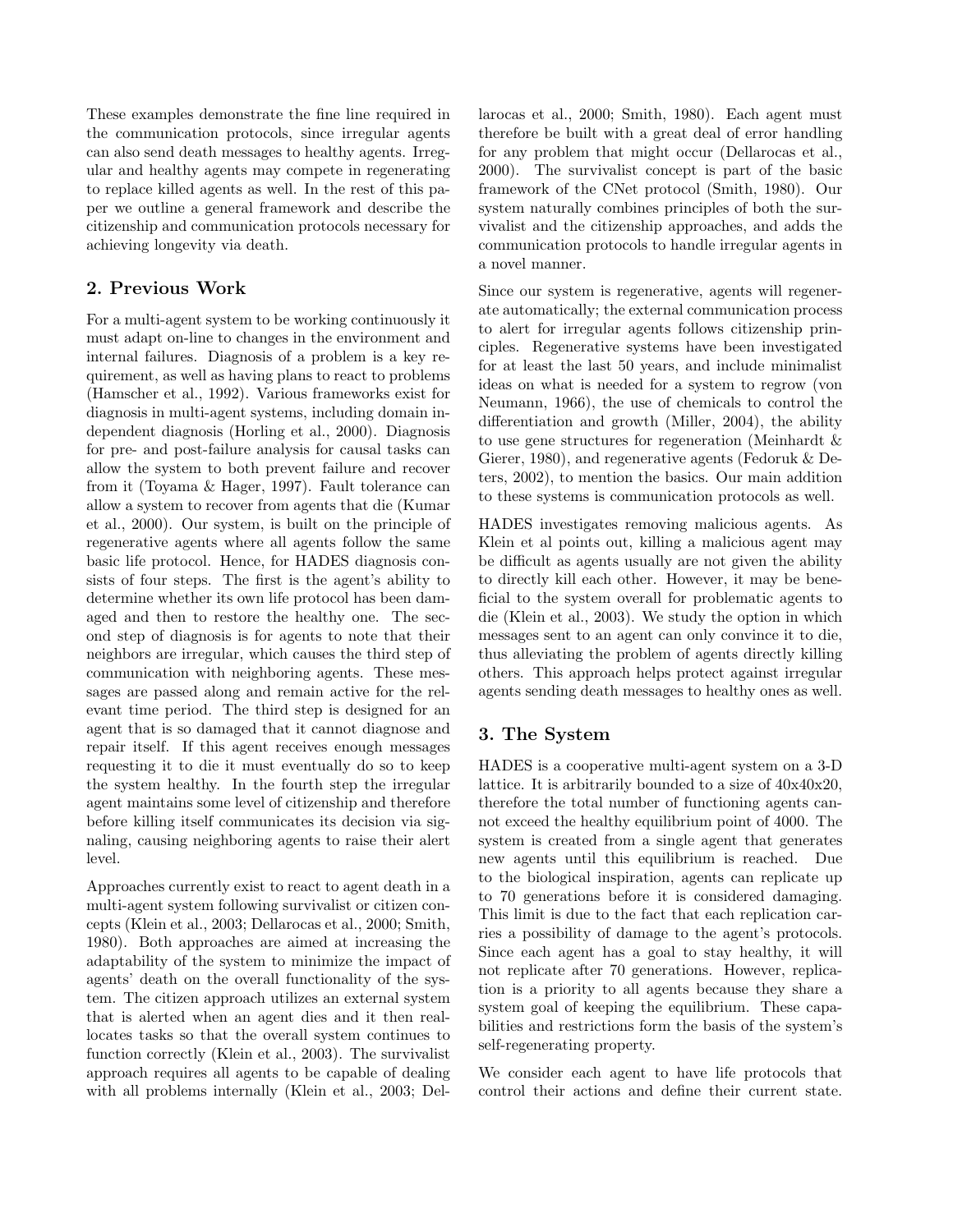The communication among agents occurs differently for each signal type. A signal is emitted into the environment to be diffused equally in all directions for presence signals. Death signals travel a specific distance after being emitted, but do not diffuse, as will be explained below.

# 4. Application Details

## 4.1. Healthy Agents

## 4.1.1. LIFE PROTOCOLS

There are four internal life protocols modeled in each healthy agent. They control both adherence to goals as well as actions taken. The first protocol is replication, which controls the frequency that an agent generates new agents and enables self-testing prior to replication. The second protocol called suppression controls the replication protocol by stopping replication if damage is sensed. Repair is the third protocol, which fixes any damage in the individual agent. The last protocol enables an agent to induce self-death. Details of these protocols will follow.

## 4.1.2. Goals

Healthy agents have multiple goals. The system level goal is to maintain the system equilibrium by replicating when necessary. Personal goals include: maintaining space, maintaining self-health, maintaining system health, and maintaining the shortest possible distance between itself and the center of the system. Each of these goals have specific motivations and interactions.



Figure 1. 3D view of the system at its stable state. Shading is used to make the rows more visible.

A healthy agent maintains the shortest possible distance between itself and the center of the system so that the agents will form a cohesive unit instead of spreading out. Due to this goal, the system develops in a sphere and is only forced into a rectangle due to the tight boundaries on the system.

Healthy agents require empty space around them, as can be seen in Figure 1. It is impossible for them to impede on another agent's space unless the other agent dies. If an agent appears in the space directly next to

an agent, the agent will attempt to move away if it can do so without encroaching on another agent's space.

Agents maintain their own health by monitoring any damage that occurs to their protocols. If the repair mechanism continuously fails, the agent will recognize that it may not be functioning correctly and will kill itself so that it does not damage the system. The agent is therefore preserving the system health by preserving its own health.

The agent also maintains system health by guaranteeing that it does not replicate too frequently. The replication protocol controls replication rate but if it is damaged this rate will increase, implying lack of self-testing prior to regenerating. An undamaged suppression protocol will halt this replication. An agent will also maintain system health by sending kill signals to irregular agents, as will be discussed later.

#### 4.1.3. Actions

After the initial development stage is completed the system keeps the equilibrium by replacing agents that die, unless irregular agents keep healthy agents from replicating by entering their natural surrounding space. In our simulation we have chosen for all healthy agents to make their decisions before the unhealthy agents, and while decisions are made sequentially, the actions are simultaneous. At each step of the simulation, an agent performs one action based on the environment:

- 1. Repair: occurs if the agent is damaged.
- 2. Death: occurs by three mechanisms, and is selfinduced. Death can occur when an agent has been unable to repair its life protocols. It can also occur with a probability of 0.0024 to include other causes of death such as age. The third mechanisms is via kill signals sent by surrounding agents.
- 3. Replication: occurs with a probability of 0.0025, if there is available space and suppression is not activated.
- 4. Movement: occurs if an agent cannot replicate but there is an available adjacent space with a higher concentration of presence signals than its current spot, representing a space closer to the center of mass.

## 4.2. Presence Signals

Agents emit a presence signal into the environment that is diffused equally in all directions for a specific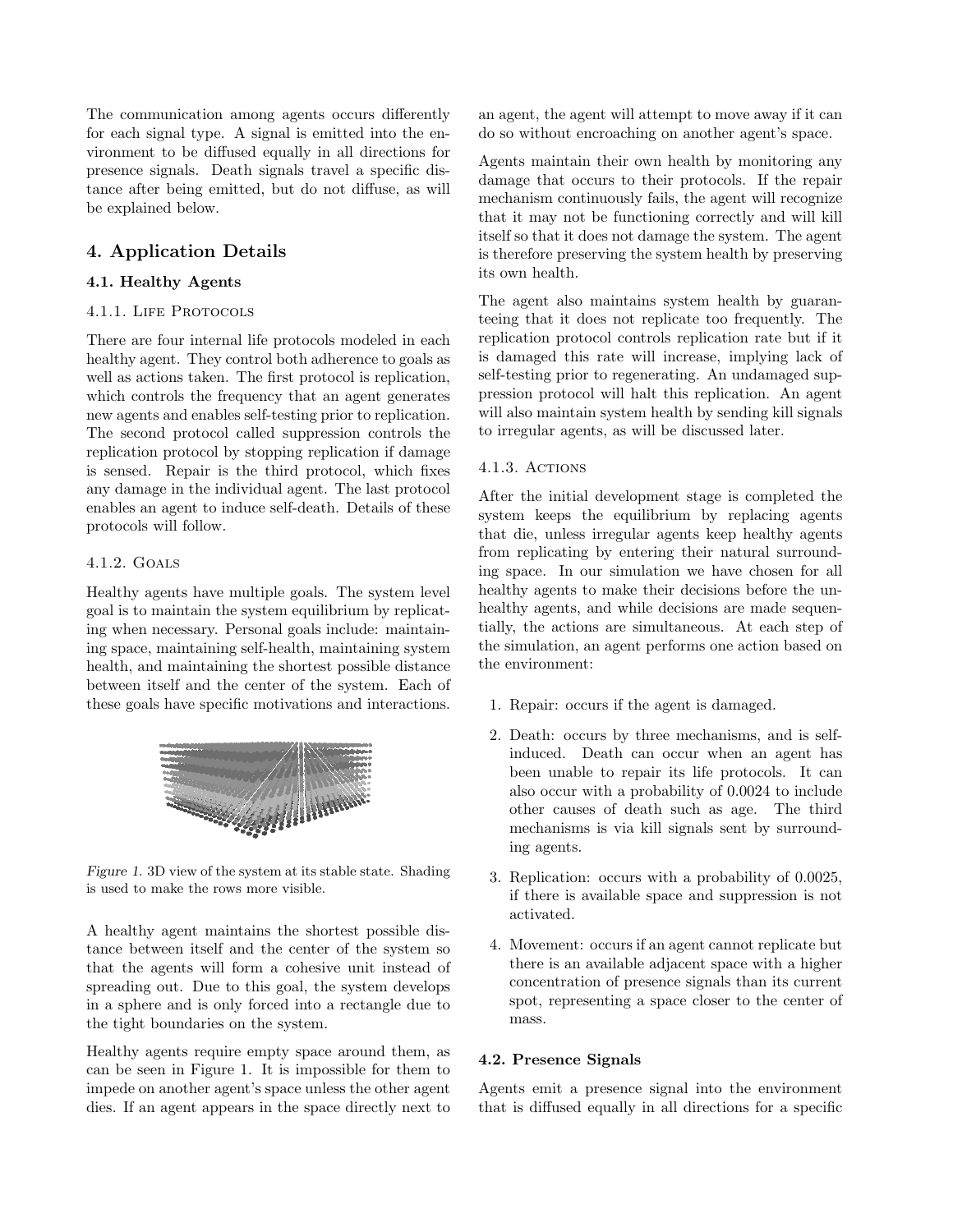radius and speed. If the signal is strong enough to last more than one unit away, it will move by one unit each time step until it has reached its limit. Therefore, the closer areas have a stronger chemical presence as the previous signal will linger.



Figure 2. Diffusion of signals (stars) from the middle agent in a 2D view. In reality, all agents would be emitting these signals, so the view is simplified. The signal would begin after an agent moves or is created, and only be sent until the common number of signals has been sent.

Presence signals are used by agents to determine their proximity to other agents, as well as the direction of the center of mass. If an agent moves or dies, the signal will slowly decrease toward the original spot at the same rate that it diffused out since it is no longer being emitted from that location. The change is therefore not immediately obvious to other agents.

#### 4.3. Irregular Agents



Figure 3. 3D view of the system in one of many possible unstable states. The dark circles represent agents whose protocols are not functioning correctly, and are therefore disregarding proper spacing.

If all four life protocols of a healthy agent have been damaged the agent cannot regulate itself, and will ignore all goals. The defective agent will continue to replicate, spreading its damaged life protocol to its daughters, creating a cluster of problematic agents (Figure 3). The probability of creating an irregular agent is incredibly low, since the processes have to be ruined in a particular order: repair damaged first, then death, then suppression, and last replication. The probability of each individual process being ruined is simulated as 0.001, and the choice of which protocol to damage is random. The probability of the damage occurring in the correct order is therefore extremely small. However, only one irregular agent is necessary for the system's behavior to change.



Figure 4. Irregular agents (shown in black) take over the system quickly by pushing the healthy agents out of the way and ignoring space.

Irregular agents replicate without respect to the amount of space available or the diffused signals. Although the equilibrium of healthy agents is 4000, if irregular agents completely take over the system they can grow to a size of 32,000. If there is no room in any adjacent spots when an irregular agent replicates, it "pushes" a neighboring healthy agent into one of its buffer spaces (Figure 4). If this push causes the healthy agent to be directly next to another agent, neither it nor the adjacent agent will be able to replicate. If the agent is instead pushed into another agent, it will be considered an intruder. As the irregular agents form a cluster, they will continue to exert this physical pressure on the same area. This process may continue until the system has no more healthy agents. We propose taking advantage of this style of growth to design a communication protocol that will inhibit the problematic agents and save the healthy agents.

# 4.4. Controlling Irregular Growth via Communication

Our communication protocol allows agents to send signals to convince other agents to induce self-death. The initial signal is known as "Please Die," and is sent by a healthy agent that senses irregularity around itself. This irregularity is represented by an invasion of space, although other systems could incorporate different representations. The invading agent will either be an unhealthy agent, or a healthy agent that has been pushed by an unhealthy agent and therefore forced to move. This signal initiates the inter-agent communication, and therefore has a low strength that was tested and chosen for optimality. The original "Please Die" signal will only reach those agents in the original buffer space of the sending agent. There is therefore a high probability that this signal will originally only be intercepted by irregular agents. Although this mechanism allows the agent to eventually convince close problematic agents to die, it is not enough to save the entire system (Figure 5). We therefore propose a double signal system inspired by agent trust (Ramchurn et al.,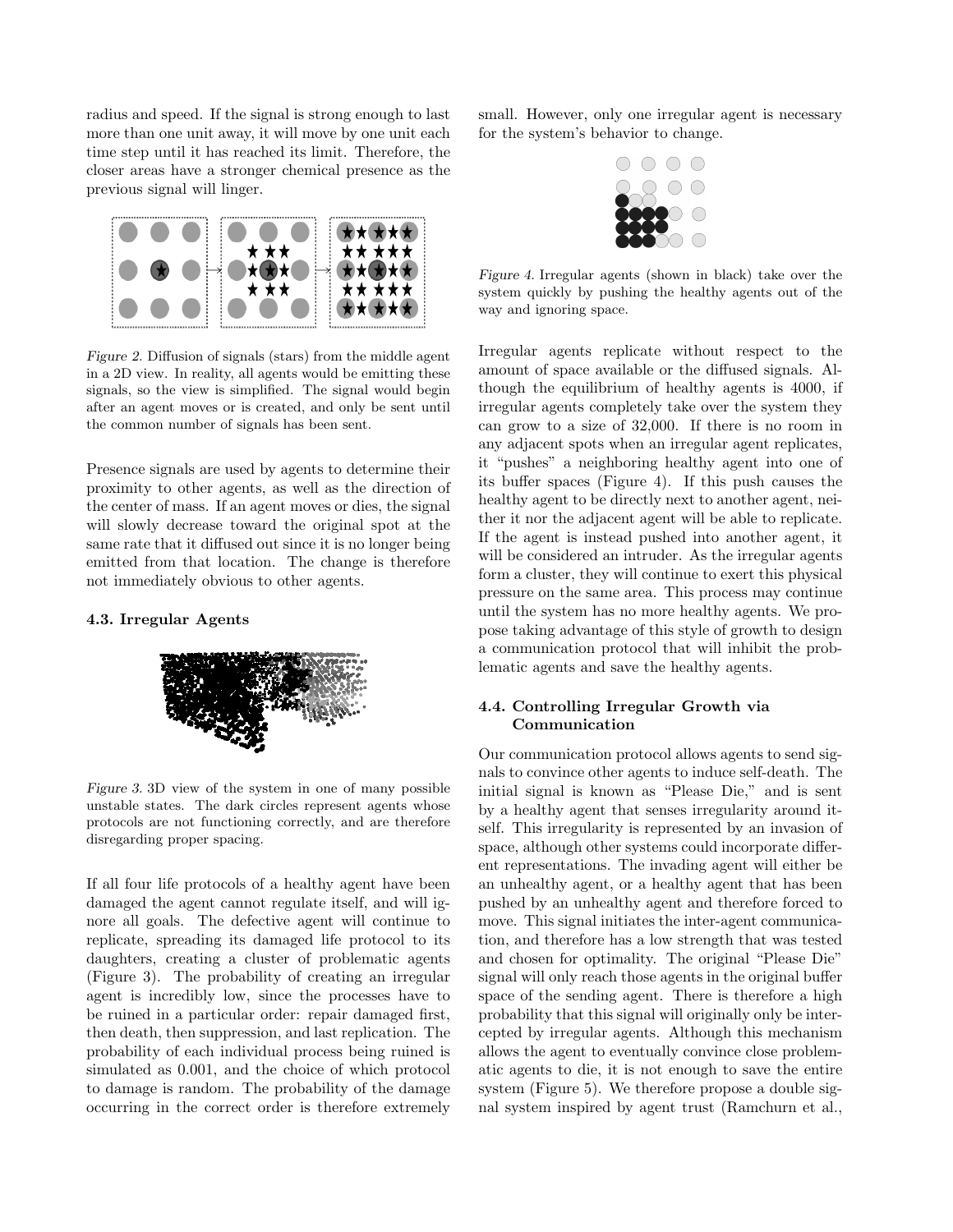2004).



Figure 5. If only the "Please Die" signal is used and not the "I Died" signal, there is a slower exponential growth of irregular agents until they reach a total of 30,000. The number of healthy agents have already decreased to under 1000 after only 80 steps, and after 300 steps is still slowly decreasing to under 400 agents. The same result occurs when the signal limit for "Please Die" signals is either 3, 2, or 1. The final ratio of healthy to irregular agents is 0.01.

The "I Died" signal is sent by an agent when it is dying, to alert neighboring agents that they should consider dying as well. The signal is twice the strength of the "Please Die" signal, therefore affecting any agents within the buffer space or neighboring agents that are respecting the buffer space. Since the structure of irregular agents is a close cluster, this type of signal is shown to be very effective in eliminating the majority of them due to their close proximity, while not affecting as many of the further apart healthy agents due to their spacing. Recent descendants are likely to be close since irregular agents do not move, and they are therefore likely to have a high level of trust. Irregular agents only send the "I Died" signal, and therefore they only send one message during their lifetime. It is therefore impossible for a single irregular agent to flood its healthy neighbors with death signals.



Figure 6. Propagation of signals (stars) from the middle agent in a 2D view. This diagram assumes the distance desired is 1, which is how the "I Died" signal was set.

The propagation of these signals is different than the presence signals (Figure 6). As it is not diffusion, the signal is the same to each agent it meets as opposed to being stronger to the closer agent. We chose to represent the signal this way to facilitate more efficient signal passing, therefore equally encouraging all agents to die that receive the signal.

An agent decides to die due to signals when the number of either type of signal it has received is above its limit. This limit can either be the same or different for each type of agent, can be different for each signal type, and can also change over time. The limit is determined by the trust an individual agent has toward the agents surrounding it. The higher the level of trust, the lower the limit will be. Our results tested different levels of trust to determine the optimum.

## 5. Results



Figure 7. The ratio of healthy agents to irregular agents can change dramatically by scenario. A high ratio is ideal, as our goal is 100% healthy agents and 0% irregular agents.

Eight main scenarios were tested with our communication protocol. We began by testing four scenarios to determine the optimum signal limit. These scenarios included using a limit of 2 for both signal types, a limit of 3 for both signal types, and limit of 10 for both signal types, and a limit of 3 for "Please Die" and a limit of 2 for "I Died" (Figure 8). The optimum was found to be a signal limit of 2 for each signal type, so all other tests utilized this limit. Tests were done with no "I Died" signal to verify its necessity (Figure 5). An increasing signal limit was used to represent decreasing trust among agents, where the limit for each signal separately starts at 2 and increases by 2 every 100 time steps (Figure 11). Delayed signaling is a crucial property to test to examine how the protocols work if they are initiated late. Signaling begins when a specific number of irregular agents exist, tested with delays of 500, 1,000, 10,000, and 25,000 (Figure 9). A combined signal scenario where the two signals were regarded as the same message by the receiving agent was also tested; in this case, once 2 messages are received it dies even if each message is of a different type (Figure 10).

All scenarios were run for 1000 time ticks as a rela-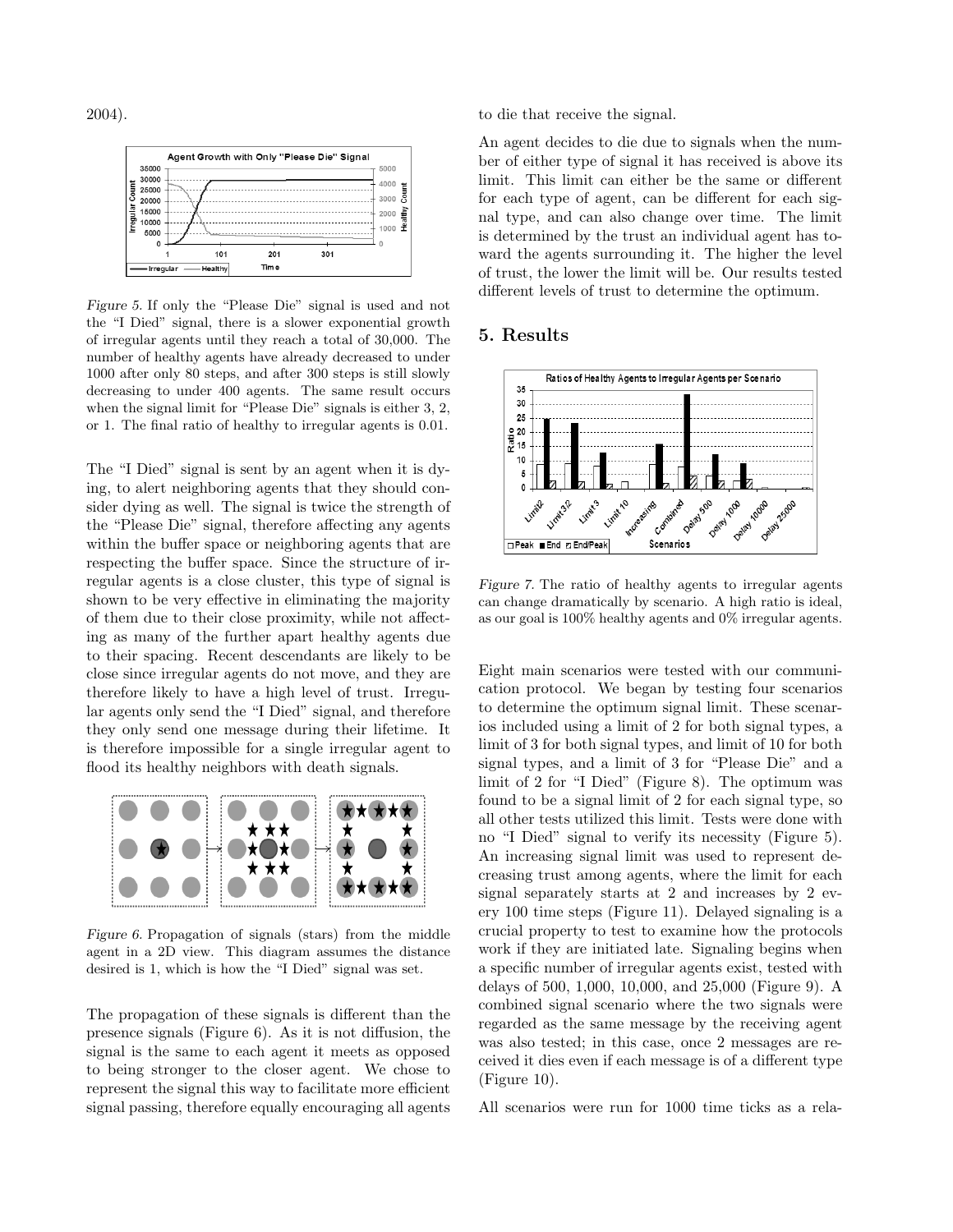

Figure 8. With a threat limit of 2 for both signal types, the number of irregular agents peak at 446, and after 1000 ticks is at 105 (3.9% of agents in system). There are 2588 healthy agents in the system at this point, giving a ratio of 24.65 for healthy to irregular. With a limit of 3 for the "Please Die" signal and a signal limit of 2 for the "I Died" signal, the highest irregular agent count is slightly lower than the previous one, at 435. The final number of irregular agents is 108 (4.13% of agents), giving a ratio of 23.21 healthy agents to each irregular one. A threat limit of 3 for both signal types has a peak of 481 irregular agents. The number of irregular agents ends at 170 (7.21% of agents), giving a final healthy to irregular ratio of 17.37. With an increased signal limit of 10 for both signal types, the irregular agents grow to 1459 (97.56% of agents), almost three times as large as they did with the other limits, with a final ratio of 0.01 after 1000 ticks.

tive equilibrium had been reached by the best cases, and the poor cases were at a point of no possible improvement. The ratios of healthy to irregular agents were above 9 for all of the 7 scenarios with more healthy agents than irregular agents, which is not high enough to consider successful. The best three, however, had ratios of over 20, giving the healthy agents a much better survival chance. For the worst three scenarios, the irregular agents have successfully compromised the system so that it cannot recover, with ratios around 0.03 healthy agents per each irregular agent. For the successful cases the ratio gives the healthy agents enough space to replicate away from the irregular agents since signaling is still occurring, and enables them to kill irregular agents quicker than originally. This quicker kill is possible because most irregular agents have already received some signals and are therefore closer to death.

For the majority of the scenarios, the ratio of healthy agents to irregular agents was higher at the end than it was during the peak of irregular agents. The obvious worst scenarios are when the ratio decreased, as with a



Figure 9. The "Please Die" signal can be stalled in the beginning so that it is not used until there are a certain number of irregular agents. The number of irregular agents before signaling starts only slightly affects the final amount of stable irregular agents for most delays, with around 200 irregular agents for a delay until 500 or 1000 agents and 600 for a delay of 10,000, although they comprise different percentages of the total system (7.50% for 500, 9.98% for 1000, 97.76% for 10,000). For a delay of 25000 problematic agents, we have an increase to 1900 problematic agents (96.39% of agents) and much less stability. All increases in the amount of delay significantly affects the number of irregular agents in the beginning leap. The ratios of healthy to irregular agents for each delay type (in order) are: 12.33, 9.02, 0.02, 0.04.

signal limit of 10, signals delayed until 10,000 irregular agents exist, and signals delayed until 25,000 irregular agents exist (Figure 7). Overall, the scenario of the combined limit performed the best, with a ratio of 7.82 at the peak and 33.66 at the end. The regular limit of 2 was the second best with a final ratio of 24.65, although its peak ratio was better at 8.67. The joint limit of 3 and 2 was third with the best peak ratio (8.97) and a final ratio of 23.21. An increasing limit took fourth with ratios of 7.99 and 12.86, the delay of 500 came in fifth with ratios of 4.55 and 12.33, and the delay of 1000 came in sixth with ratios of 2.81 and 9.02. The best improvement in ratios from peak to end was the delay of 1000.

Examining the actual number of irregular and healthy agents at the end of the run yields the same order of optimality. The best cases are the combined limit with a healthy agent count of 2996 and irregular count of 89 (2.88% of all agents, Figure 10), followed by the limit of 2 with 2588 healthy agents and 105 irregular agents (3.90% of all agents, Figure 8). The limit of 3 and 2 was again a close third with a healthy agent count of and an irregular agent count of 108 (4.13% of agents,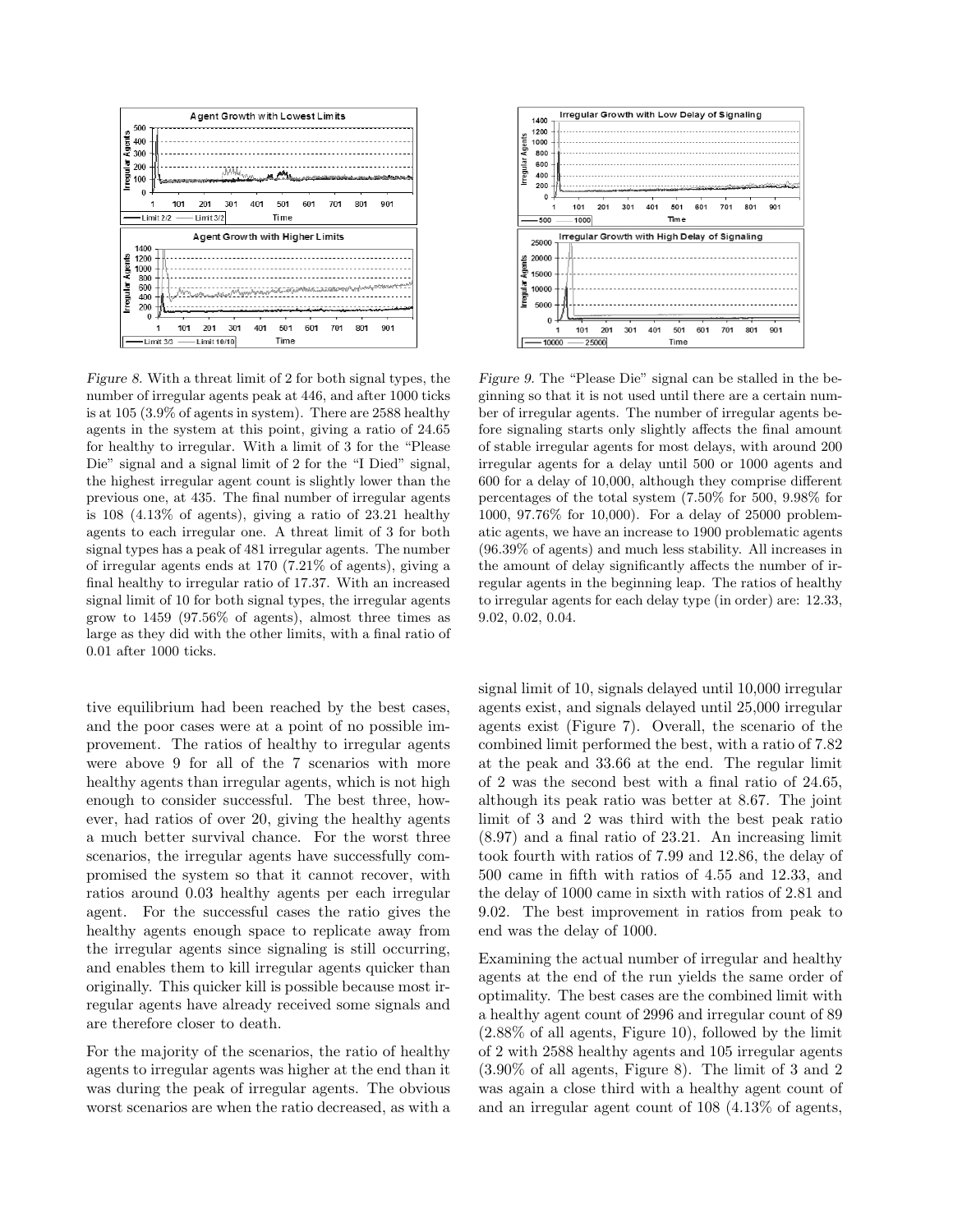

Figure 10. When the signals are interpreted identically by the agents so that once the total number of signals reaches the limit it dies, the results for irregular agents are very similar to when there is a limit of 2 for either signal as in Figure 8, except that there are more healthy agents in the end (2996). The final ratio of healthy to irregular is therefore much better, at 33.66.



Figure 11. When the number of signals required for death increases over time for both signals by starting at 2 and increasing by 2 after every 100 steps, the irregular agent count slowly increases. After 1000 steps it is at 159 (5.95% of the system), with a healthy to irregular agent ratio of 15.80. The number of healthy agents stays around 2500.

Figure 8), followed by the increasing limit with 2449 healthy agents and 155 irregular agents (5.95% of all agents, Figure 11). The limit of 3 had 2187 healthy agents and 170 irregular agents (7.21% of agents, Figure 8), the delay of 500 had 2367 healthy agents and 192 irregular agents (7.50% of agents), and the delay of 1000 had 2021 healthy agents ad 224 irregular agents (9.98% of all agents, Figure 9). The worst three scenarios were the limit of 10 with 18 healthy agents and 720 irregular agents (97.56% of all agents, Figure 8), a delay of 10,000 agents with 15 healthy agents and 656 irregular agents (97.76% of agents), and a delay of 25,000 agents with 72 healthy agents and 1925 irregular agents (96.39% of agents, Figure 9).

The obvious best case is the combined limit, as an agent can either get 2 of a specific type of signal before dying or it can receive 1 signal of each type. This scenario had the highest ratio at the end (33.66) as well as the highest number of healthy agents (2996) and lowest number and percentage of irregular agents (89, 2.88%). Since the limit of 2 and the limit of 3 for "Please Die" and 2 for "I Died" were the next best and the limit of 10 was one of the worst (Figure 8), it is apparent that the key is to have a low limit overall. It is also important to start signaling as early as possible, as can be seen by the poor performance of the high delays (ratio of 0.02, Figure 9). The system cannot recover from the destruction caused by a large delay, as the signaling is not strong enough to kill over three times as many irregular agents at the beginning.

The healthy agents do not return to their initial equilibrium due to a combination of random death, a low replication probability, and spacing.

#### 6. Conclusions

Agent death has been shown to be useful in keeping the health of systems that are prone to damage when repair is unavailable. Our proposition for utilizing this concept is that it is not enough that agents will send "Please Die" messages, but an agent that is going to die must announce its death to the environment as a way of transferring the alert for irregularity to its neighbors. Only through this mechanism can the system rid itself of an entire cluster of irregular agents. Our results have shown that although a low signal threshold for unhealthy agents is ideal, communication can still be successful even if there are increasing limits. However, a delay or relatively high starting limit will still compromise the healthy agents in the system despite the fact that they significantly decrease the number of irregular agents.

Our solution is designed for general multi-agent systems as long as citizenship and trust is introduced where the agents share the goal of keeping the system functioning. The mechanism used to determine that an irregular agent is being invasive will also change for different systems, as well as the specific limits for each signal. For example, if introduced with defective agents the distributed camera system mentioned previously may suffer from too many processes working incorrectly, as they will tie up resources. By having a way for other processes to communicate with the damaged processes to convince them to halt, the system may be able to correct itself. The robot case from the introduction will react similarly, with the irregular robots shutting down.

This algorithm has shown success, but can be improved. The best case has successful results with a final situation of 2.88% irregular agents, as it shows that the healthy agents are in a high majority. Only